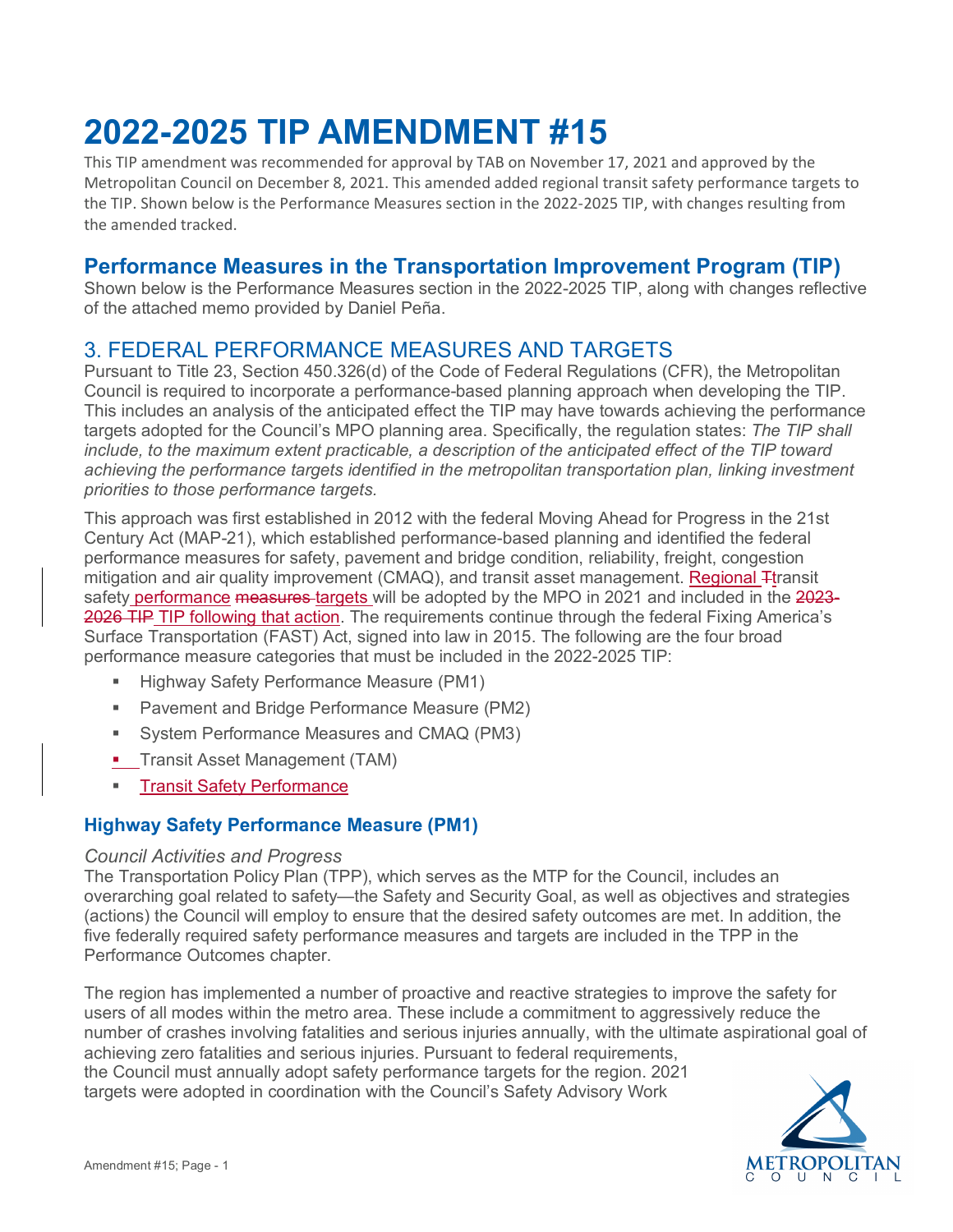Group. This group, which is comprised of city and county representatives along with MnDOT staff, was formed in 2020 to help guide the region in setting short-term safety targets.

Table 2 shows the adopted targets for 2021.

**Table 1: Adopted Safety Targets for 2021**

| <b>Measure</b>                                          | 2021 Target |
|---------------------------------------------------------|-------------|
| <b>Number of Traffic Fatalities</b>                     | 106         |
| Fatality Rate (per 100 million VMT)                     | 0.36        |
| <b>Number of Serious Injuries</b>                       | 738         |
| Serious Injury Rate (per 100 million VMT)               | 2.49        |
| Number of non-motorized fatalities and serious injuries | 181         |

In addition to the TPP, the Council and its regional partners have completed several studies that directly address safety issues and propose strategies to improve safety in the metro area. These studies and plans include the [Minnesota Strategic Highway Safety Plan;](http://www.dot.state.mn.us/trafficeng/safety/shsp/) the [Congestion Management](https://metrocouncil.org/Council-Meetings/Committees/Transportation-Committee/2017/102317/Info-1-_-CMSP-IV.aspx)  [and Safety Plan IV;](https://metrocouncil.org/Council-Meetings/Committees/Transportation-Committee/2017/102317/Info-1-_-CMSP-IV.aspx) the [Principal Arterial Intersection Conversion Study;](https://metrocouncil.org/Transportation/Planning-2/Transit-Plans,-Studies-Reports/Highways-Roads/Principal-Arterial-Intersection-Conversion-Study.aspx) and applicable modal and county-produced safety plans. In early 2022, the Council will complete a regional Pedestrian Safety Action Plan.

Efforts like [Towards Zero Deaths](http://www.minnesotatzd.org/) and [Vision Zero](https://visionzeronetwork.org/) strive to achieve the long-term goal of eliminating fatalities and serious injuries on the transportation network. The Council supports these goals and will consistently work towards reducing fatalities and serious injuries.

# *Anticipated Effect of the Safety Performance Measures*

The 2022-2025 TIP is anticipated to have a positive effect towards meeting the region's established safety performance targets. The TIP reflects \$78.8 million in FHWA Highway Safety Improvement Program (HSIP) funds, in addition to state and local match funding of \$3.4 million and \$16.1 million, respectively. These projects address both existing high-incident locations (reactive projects) and the design of newer projects (proactive projects) that pre-emptively address safety in their design. Further, safety is a key scoring criterion for the strategic capacity, spot mobility/safety, roadway reconstruction/modernization, traffic management technology, multiuse trails and bicycle facilities, pedestrian facilities, and Safe Routes to School funding categories in the biennial Regional Solicitation for Transportation Projects. In addition to federal funding sources, the region has used a number of other revenue sources to improve transportation safety in the metro area. Examples include a number of county- and city-funded safety projects as well as MnDOT's CMSP funding set aside each year.

# *MPO Investment Priorities*

The Council has adopted objectives and strategies intended to improve transportation safety. As outlined in the Transportation Policy Plan, a key objective is to reduce fatal and serious injury crashes and improve safety and security for all modes of passenger travel and freight transport.

Specific strategies the Council and its partners will use and implement to meet the safety objective include:

- Regional transportation partners will incorporate safety and security considerations for all modes and users throughout the processes of planning, funding, construction, and operation.
- Regional transportation partners should monitor and routinely analyze safety and security data by mode, severity, and location to identify priorities and progress.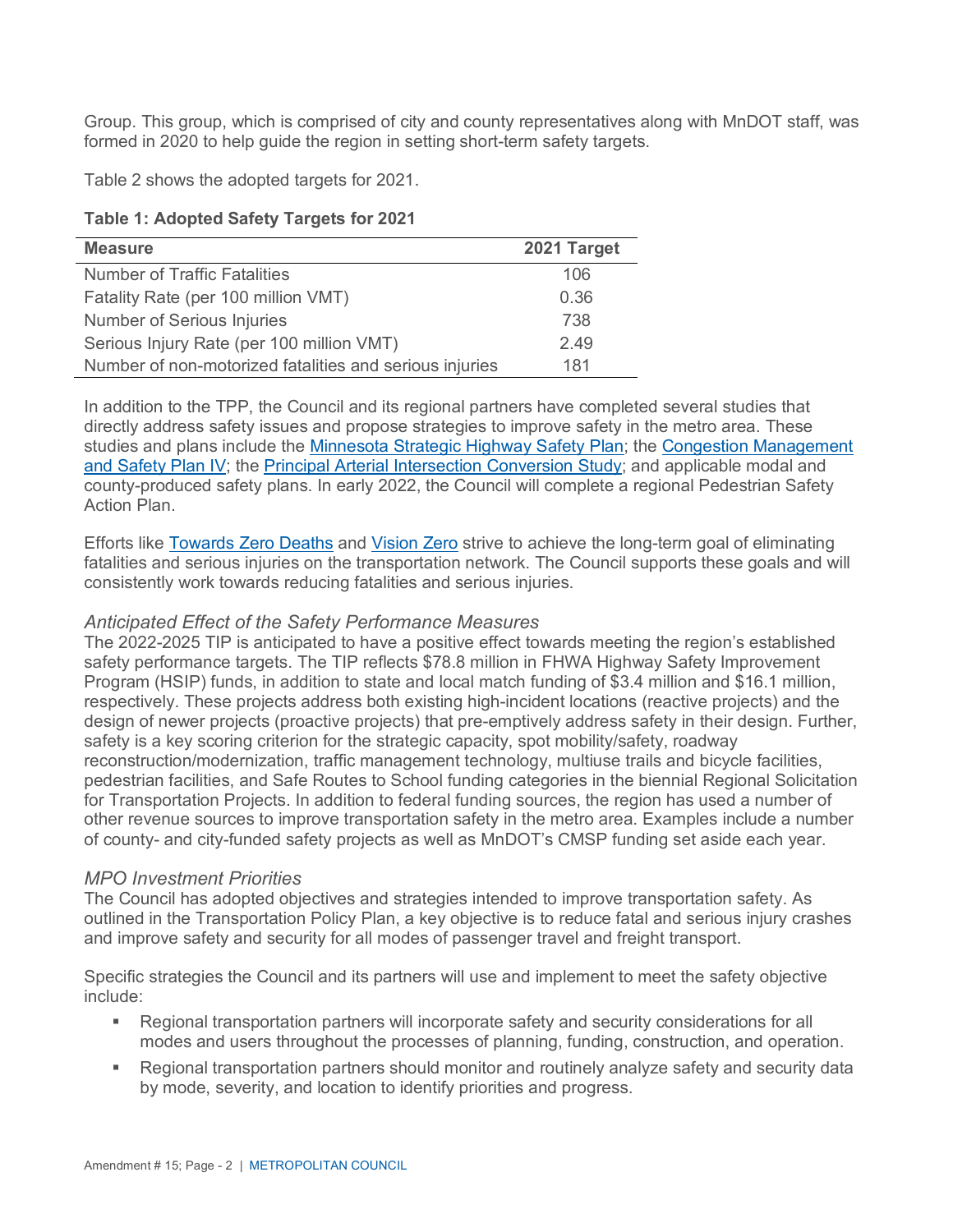- Regional transportation partners will support the state's vision of moving toward zero traffic fatalities and serious injuries, which includes supporting educational and enforcement programs to increase awareness of regional safety issues, shared responsibility, and safe behavior.
- The Metropolitan Council and regional transit providers will provide transit police services and coordinate with public safety agencies to provide a collaborative approach to safety and security.
- Regional transportation partners will use best practices to provide and improve facilities for safe walking and bicycling, since pedestrians and bicyclists are the most vulnerable users of the transportation system.
- The Council and its regional transportation partners will work to ensure that police and public safety agency enforcement programs and actions on the region's transportation system do not create or perpetuate racial inequities.

# **Pavement/Bridge Performance Measures (PM2)**

# *Council Activities and Progress*

The Council reviewed and adopted PM2 targets for the first time in early 2021. As an MPO, the Council has the option to either plan and program to support the adopted MnDOT statewide targets or chose to adopt targets specific to the region. Due to the difference in urban and rural areas, the Council chose to adopt metro-specific targets for non-interstate NHS pavement in good and poor condition. Table 3 depicts the existing metro area performance as well as the adopted statewide and regional targets.

# **Table 2: Existing Conditions and Adopted Condition Targets**

| <b>Measure</b> |                                                          | <b>Existing</b><br><b>Performance</b> | <b>MnDOT</b><br><b>Target</b> | <b>Council</b><br>Target |
|----------------|----------------------------------------------------------|---------------------------------------|-------------------------------|--------------------------|
| <b>Bridges</b> |                                                          |                                       |                               |                          |
|                | 1. % of bridges by deck area in good condition           | 32.7                                  | 35%                           | 35%                      |
|                | 2. % of bridges by deck area in poor condition           | 4.8%                                  | 4%                            | 4%                       |
| Pavement       |                                                          |                                       |                               |                          |
|                | 1. % of interstate pavement in good condition            | 58.5%                                 | 55%                           | 55%                      |
|                | 2. % of interstate pavement in poor condition            | 1.6%                                  | 2%                            | 2%                       |
|                | 3. % of non-interstate NHS pavement in good<br>condition | 56%                                   | 50%                           | 53%                      |
|                | 4. % of non-interstate NHS pavement in poor<br>condition | $1\%$                                 | 4%                            | 3%                       |

# *Anticipated Effect of the Pavement/Bridge Performance Measures*

The 2022-2025 TIP is anticipated to have a positive effect on the pavement and bridge performance measures, as there are projects programmed specifically for the purpose of improving bridge and pavement conditions. While both interstate and non-interstate NHS pavement conditions within the metro area is performing at a level greater than the targets, resources must be provided to ensure they continue to meet the needs of the region.

Currently, the metro area is not meeting the adopted target for the percent of bridges by deck area in good condition. Moving forward, the Council will continue to monitor bridge deck condition and explore mechanisms to ensure the future targets are met. Projects in the TIP that will help address bridge needs include:

- MN 65 over Mississippi River in Minneapolis (2710-42)
- Kellogg Avenue Bridge in St. Paul (164-158-025)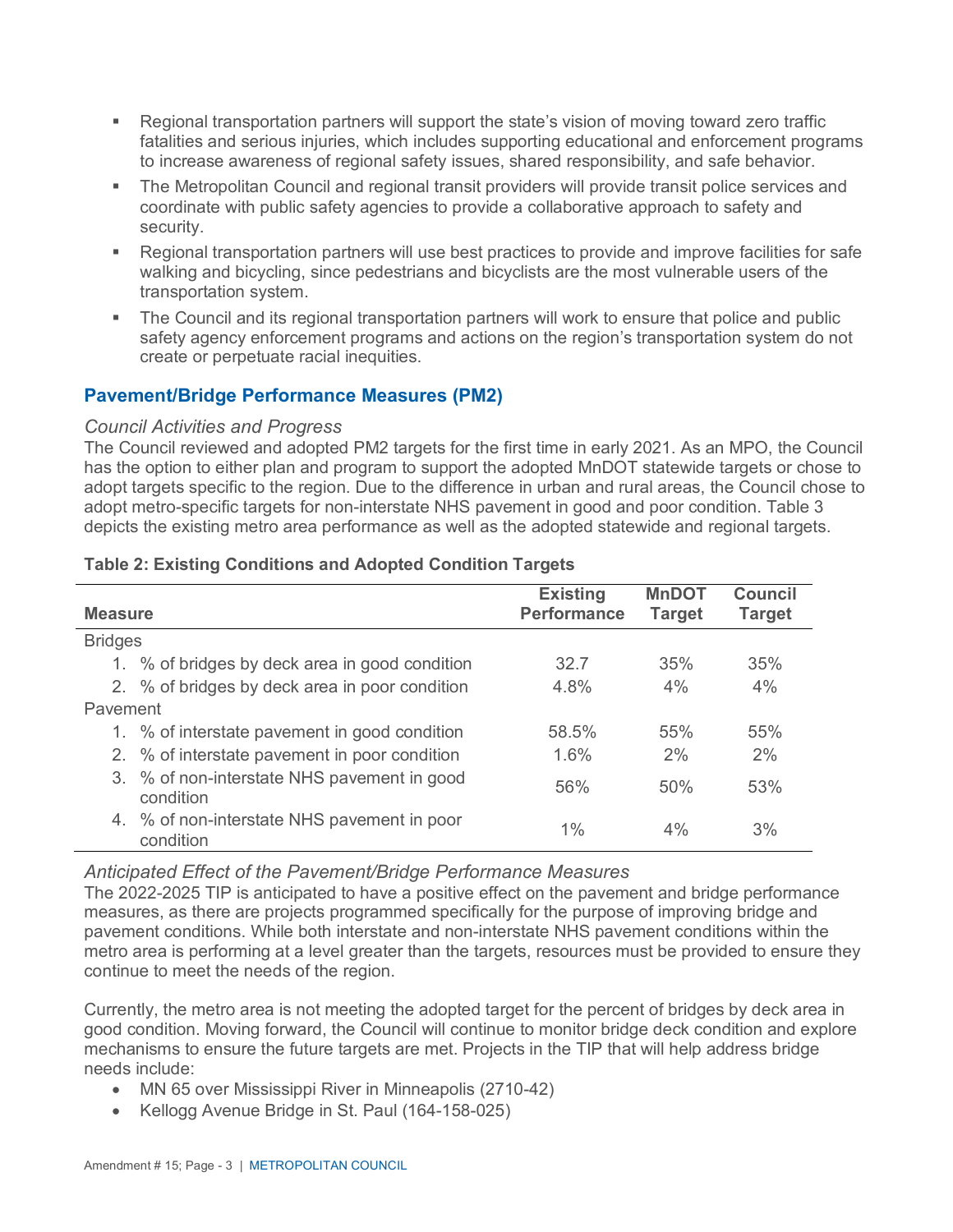- Kellogg Avenue / 3rd Street Bridge in St. Paul (164-158-028)
- US 10 in Anoka (0215-76)
- CSAH 158 over CP Railroad in Edina (027-758-006)
- CSAH 9 Bridge replacement in Plymouth (027-609-042)
- Rehabilitation of ten bridges on I-94 and I-35E in St. Paul (6283-247 and 6283-255)
- MN 41 in Chaska (1008-87 and 1008-47A)
- MN 55 and MN 62 in Minneapolis and Inver Grove Heights (1909-99)
- MN 55 in Minneapolis (2724-124)
- US 952A near Downtown Minneapolis (2770-05)
- I-494 Bridge replacement (six bridges) in Bloomington, Richfield, and Edina (2785-424)
- I-494 in Bloomington (2785-433)
- I-94 on Plymouth Avenue in Minneapolis (2781-485)
- MN 55 over Minnesota River (1909-106)
- MN 65 at CSAH 10 in Spring Lake Park (0207-120)
- Shepard Road in St. Paul (164-194-033)
- US 169 in Plymouth (2772-115)
- US 212 in Cologne (1013-101)
- I-494 at Mississippi River in Newport and South St. Paul (8285-109)
- I-94 over St. Croix river (8281-06)
- MN 65 in Ham and East Bethel (0208-165)
- US 169 at 36th Avenue in New Hope and Plymouth (2772-125)
- I-35W in Burnsville (1981-140)
- I-94 in St. Paul (6280-391)
- MN 13 in Burnsville (1901-175)
- MN 13 in Savage (070-596-015, 070-596-015F, 7001-128, 7001-128A, 7001-128R)
- Randolph Ave in St. Paul (164-597-001)
- Pillsbury Avenue South in Minneapolis (141-597-001)
- MN 3 in Farmington (1921-110 and 1921-90)
- US 169 in Brooklyn Park and Maple Grove (2772-124)
- US 169 in Elk River (7106-87)

# **System Performance Measures and Congestion CMAQ (PM3)**

# *Council Activities and Progress*

The Council adopted both the initial system reliability (shown on Table 4) and congestion mitigation and air quality (CMAQ) (Table 5) targets for the region during in early 2021. All of the targets associated with these measures are specific to the metro area.

Because almost all congestion within the State of Minnesota occurs within the Metro Area, the Council adopted targets specific to the region that differed from the state-wide targets. The existing metro area performance for the percent of reliable person-miles traveled on the interstate system is approximately 69.5%. MnDOT established a state-wide target of greater than 80%, which would likely be unattainable within the metro area. Instead, the Council has adopted a target of greater than 70%. This target is appropriate in that it still aspires to be better than current conditions, but better fits the urban context than does the statewide target of 80%.

The Council has also elected to adopt targets that are different than MnDOT's for the truck travel time reliability index measure. This is because truck travel reliability is less in the metro area than in Greater Minnesota as a whole. The adopted MnDOT target truck travel time reliability of less than 1.5 would be very difficult to attain given the increased traffic in the metro area compared to greater Minnesota.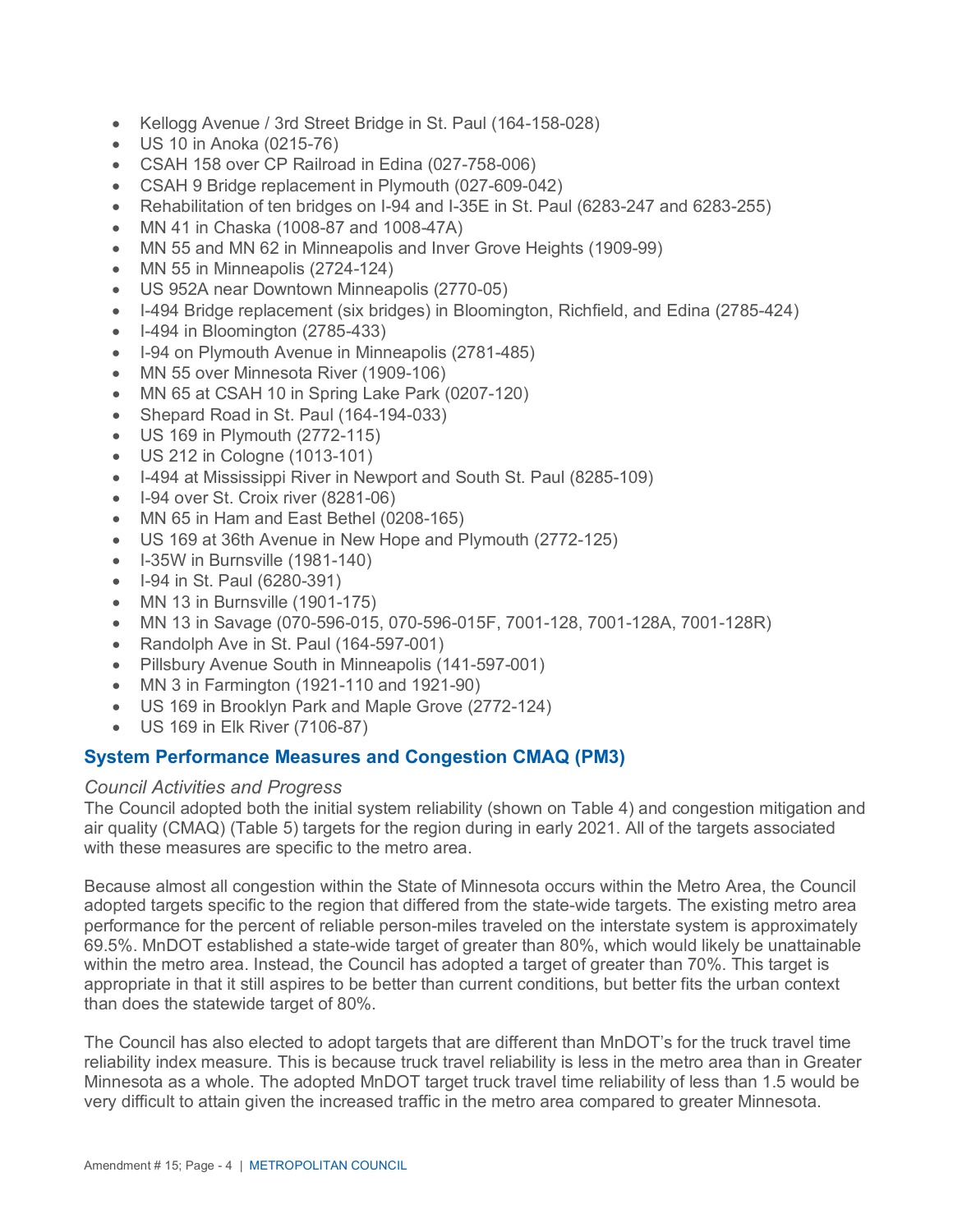All of the adopted reliability targets aim for improvement over the existing conditions, and as such may be considered aspirational given recent trends. There is, however, no consequence to the Council for not meeting these targets, and the State of Minnesota as a whole is likely to meet their adopted targets. The Council has chosen these targets as a mechanism to aim for improvement in reliability in the immediate future and prioritize highway projects integrated within the TIP thusly.

| <b>Measure</b>                                                    | <b>Existing</b><br><b>Performance</b> | <b>MnDOT</b><br><b>Target</b> | 2022<br><b>Target</b> |
|-------------------------------------------------------------------|---------------------------------------|-------------------------------|-----------------------|
| % of reliable person-miles traveled on the Interstate             | 69.5%                                 | $>80\%$                       | $>70\%$               |
| % of reliable person-miles traveled on the non-<br>Interstate NHS | 79.6%                                 | $>90\%$                       | $>80\%$               |
| Truck travel time reliability index                               | 2.32                                  | 15                            | $<$ 20                |

#### **Table 3: Existing Conditions and Adopted System Reliability Targets**

#### **Table 4: Existing Conditions and Adopted CMAQ Targets**

| <b>Measure</b>                                                                                                                                   | <b>Existing</b><br><b>Performance</b> | <b>Adopted</b><br><b>Target</b> |
|--------------------------------------------------------------------------------------------------------------------------------------------------|---------------------------------------|---------------------------------|
| On-road mobile source emissions – sum of<br>emissions reductions of pollutants, in kilograms<br>per day, for all projects funded with CMAQ funds | 2,648                                 | 2,647                           |
| % of non-single occupancy vehicles                                                                                                               | 23.9%                                 | 25%                             |
| Peak hour excessive delay - annual hours of<br>delay per capita (delay is travel at less than 20<br>MPH or 60% of the posted speed               | 8.5                                   | 8.5                             |

*Anticipated Effect of the System Reliability and Congestion Reduction Performance Measures* In total, there is over \$130 million in CMAQ funding programmed for projects in the 2022-2025 TIP. The net benefit these projects are meant to help achieve, as shown in Table 5, is a reduction of approximately 2,647 kg/day of mobile source pollution. The CMAQ projects include the purchase of a number of transit vehicles; activities to market and incentive the use of carpools, vanpools, and ride matching programs; and projects aimed at retiming and optimizing traffic signal coordination.

The 2022-2025 TIP also includes projects that are anticipated to have a positive effect on mobility and system reliability. This includes a number of spot mobility enhancements as well as large set-asides for future mobility projects. Two examples include construction of a reduced conflict intersection in at US 212 and CSAH 51 in Carver County (010-596-013) and construction of a roundabout at CSAH 11 and Burnsville Parkway in Burnsville (019-611-013).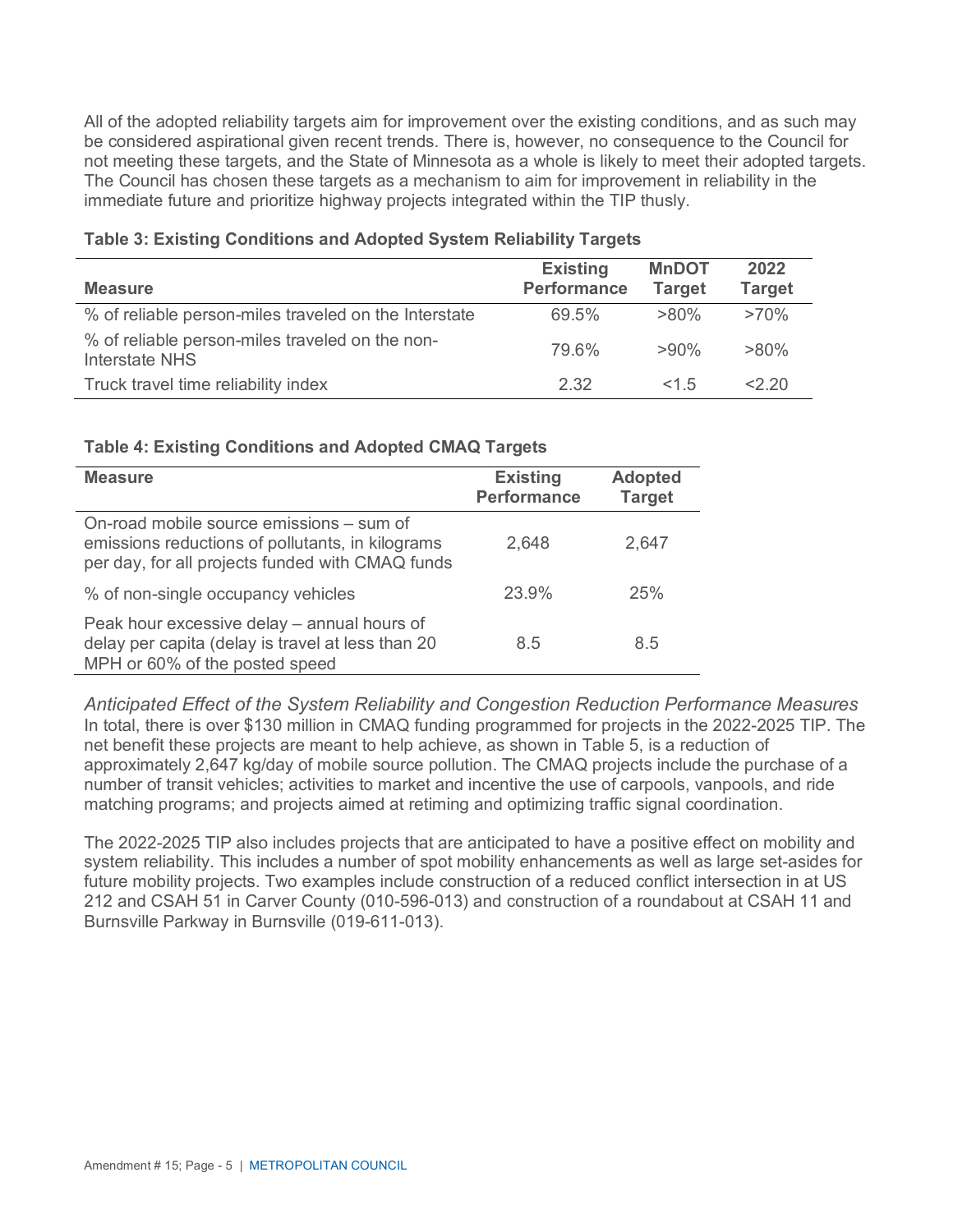# **Transit Asset Management (TAM) Performance Targets**

Transit asset management (TAM), a best practice and a requirement under federal law, is a business model that prioritizes funding decisions based on the condition of transit assets. Transit providers are required to assess, track, and report on their assets to FTA, and develop annual targets for asset management to ensure a state of good repair. Transit providers also develop transit asset management plans that document the implementation actions for asset management within their transit systems. TAM plans must be coordinated with the Council, which is the region's MPO. The four FTA-required performance measures for transit asset management are:

- Rolling stock (buses and train used for serving customers): The percentage of revenue vehicles (by type) that exceed the useful life benchmark.
- **Equipment (vehicles used in a support role): The percentage of non-revenue service vehicles** (by type) that exceed the useful life benchmark.
- Facilities: The percentage of facilities (by group) that are rated less than 3.0 on the [Transit](https://www.transit.dot.gov/TAM/gettingstarted/htmlFAQs)  [Economic Requirements Model \(TERM\) Scale.](https://www.transit.dot.gov/TAM/gettingstarted/htmlFAQs)
- Infrastructure: The percentage of rail track segments (by mode) that have performance restrictions. Track segments are measured to the nearest one-hundredth of a mile.

The region's transit operators established regional performance targets in 2018 and will use them through 2022.Table 6 summarizes the adopted targets:

| <b>Measure</b>                                | <b>Target</b> |
|-----------------------------------------------|---------------|
| <b>Rolling Stock: % exceeding useful life</b> |               |
| <b>Articulated Bus</b>                        | 8%            |
| Over-the-Road Bus                             | $0\%$         |
| Bus                                           | 2.4%          |
| Cutaway                                       | 14%           |
| Light Rail Vehicle                            | $0\%$         |
| <b>Commuter Rail Locomotive</b>               | $0\%$         |
| Commuter Rail Passenger Coach                 | $0\%$         |
| Equipment: % exceeding useful life            |               |
| Automobiles                                   | 42%           |
| Trucks/other Rubber Tire Vehicles             | 38%           |
| Facility: % rated below 3 on condition scale  |               |
| <b>Passenger/Parking Facilities</b>           | $0\%$         |
| Administrative/Maintenance Facilities         | $0\%$         |
| Infrastructure: % of track with performance   |               |
| restrictions                                  |               |
| Light Rail                                    | $1\%$         |

# **Table 5: Adopted Transit Asset Management Targets**

# *Transit Investment Priorities*

The Council's Transportation Policy Plan (TPP) outlines the goals, objectives, and strategies that are used to set transit investment priorities for the region. These factors, in turn, directly guide the investment plan and transit projects programmed within the TIP. The TPP guides transit investments through the following objectives and strategies:

Efficiently preserve and maintain the regional transit system in a state of good repair;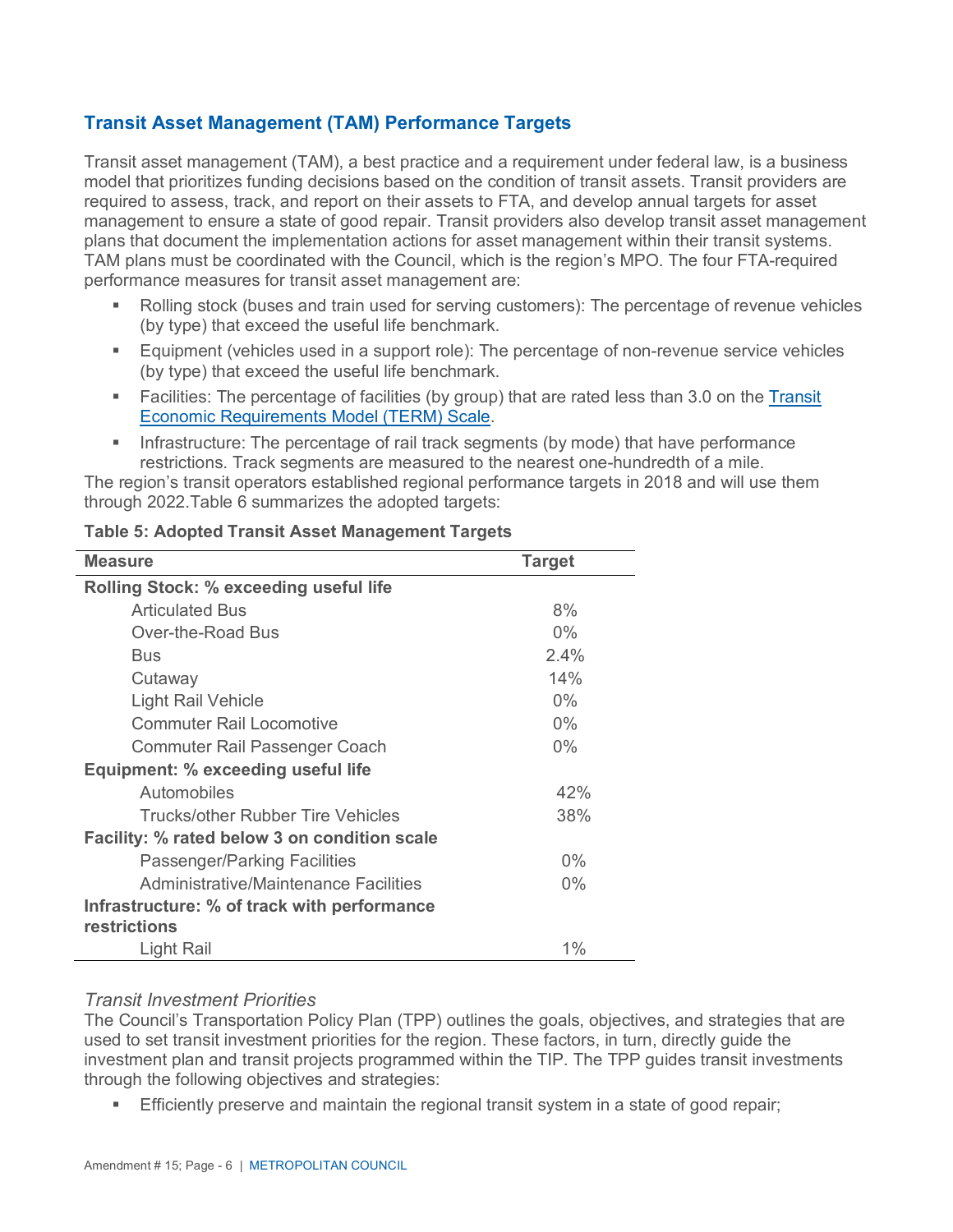- Manage the regional transit network and respond to demand as deemed appropriate based on the Transit Market Area;
- Provide transit police services and coordinate with other public safety agencies to ensure the safety and security of the transit system;
- **Promote alternatives to single occupant vehicles and ensure transit services reach major job** and commercial activity centers;
- Expand and modernize transit service, facilities, systems, and technology to meet demand, improve customer experience, and increase transit access to destinations.

In 2019, over \$33 million in federal funds was spent on the purchase of replacement vehicles. The Region's commitment to vehicle replacement supports efforts to achieve the rolling stock target goals.

The Council's [Fleet Management Procedures](https://metrocouncil.org/Transportation/Publications-And-Resources/FleetPolicyFleetManagementProcedures-pdf.aspx) provide guidance for minimum vehicle life and inform the TAM performance targets established by the region's transit providers. This document outlines the conditions used to determine if the replacement of assets is necessary or can be deferred, including the point at which fleet vehicles are eligible for mid-life rehab procedures. The Fleet Management Procedures also set the principles used for determining the end vehicle's useful life, a preventative maintenance schedule, and the process for the purchase of new vehicles.

A key pool of funds used to replace aging assets is FTA Sections 5337 and 5339, which are prioritized via the Regional Transit Capital Improvement Program (CIP), developed by Metro Transit and the suburban transit providers.

# **Transit Safety Performance Measures Targets**

# *Measures Overview*

In order to reflect the broad and varied nature of public transportation, the FTA has identified standard Safety Performance Measures that can be applied to all modes of public transportation and are based on data currently submitted to the National Transit Database.

As part of transit provider ASPs, the FTA requires transit providers to establish, by mode, safety performance targets in four Safety Performance Measure categories, shown in Table 7.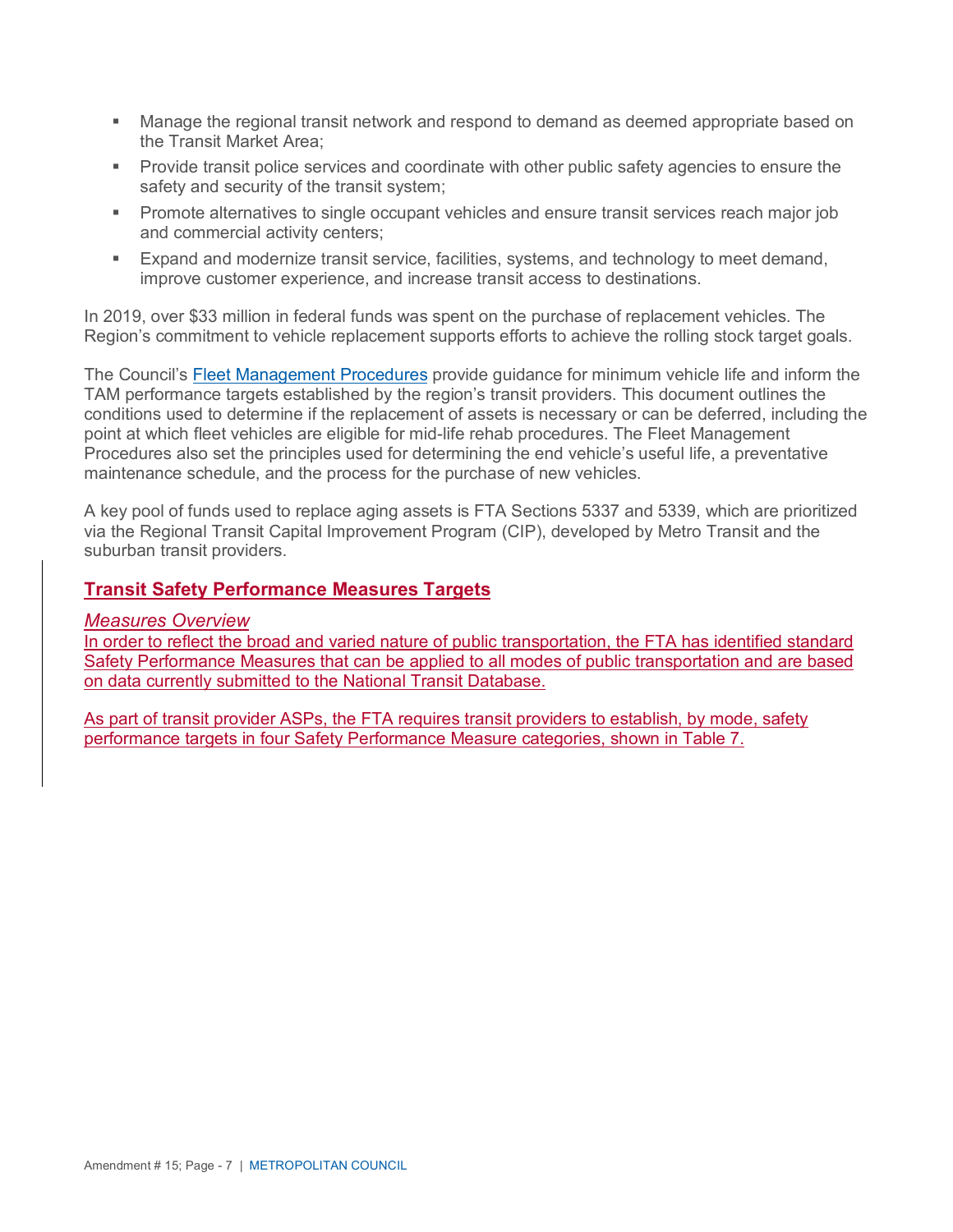| <b>Table 7: Safety Performance Categories and Measures</b> |
|------------------------------------------------------------|
|------------------------------------------------------------|

| <b>Safety Performance Measure Category</b> | <b>Safety Performance Measure</b>                     |
|--------------------------------------------|-------------------------------------------------------|
| <b>Fatalities</b>                          | Total number of reportable fatalities                 |
| <b>Fatalities</b>                          | <b>Fatality rate per total vehicle revenue miles</b>  |
| <b>Injuries</b>                            | Total number of reportable injuries                   |
| <b>Injuries</b>                            | Injury rate per total vehicle revenue miles           |
| <b>Safety Events</b>                       | Total number of reportable safety events              |
| <b>Safety Events</b>                       | Rate of safety events per total vehicle revenue miles |
| <b>System Reliability</b>                  | Mean distance between major mechanical failures       |

The FTA provides the following definitions for safety performance measures in the National Transit Database:

- **Reportable fatalities:** These are fatalities reported to the NTD (deaths confirmed within 30 days) excluding deaths in or on transit property that are a result of illness or other natural causes. These include deaths due to collision, derailment, fire, hazardous material spill, acts of God, system or personal security event, or other safety event.
- **Reportable injuries:** These include instances of damage or harm to persons that require immediate medical attention away from the scene because of a reportable transit safety event. Serious, injuries which are defined based on severity, are always reportable, even if a person was not immediately transported from the scene for medical attention. This excludes injuries from assaults and other crimes.
- **Reportable safety events:** These include incidents (including accidents and derailments) meeting NTD major reporting thresholds for transit rail, bus and paratransit. These events may occur on transit right-of-way or infrastructure, or at a transit revenue facility, maintenance facility, or rail yard. They may take place during a transit-related maintenance activity or otherwise involve a transit revenue vehicle. Examples of these events include:
	- o Collisions
	- o Fires
	- o Derailments (mainline and yard), including non-revenue vehicles
	- o Hazardous materials spills
	- $\circ$  Acts of God<sup>[1](#page-7-0)</sup>
- **Major mechanical failures:** The NTD defines major mechanical failures as "a failure of some mechanical element of the revenue vehicle that prevents the vehicle from completing a scheduled revenue trip or from starting the next scheduled revenue trip because actual

<span id="page-7-0"></span><sup>1</sup> FTA. *National Transit Database Safety and Security Policy Manual*. January 2020. Accessed March 29, 2021 at https://www.transit.dot.gov/sites/fta.dot.gov/files/docs/ntd/146986/2020-ntd-safety-and-security-policy-manual.pdf, pg. 18.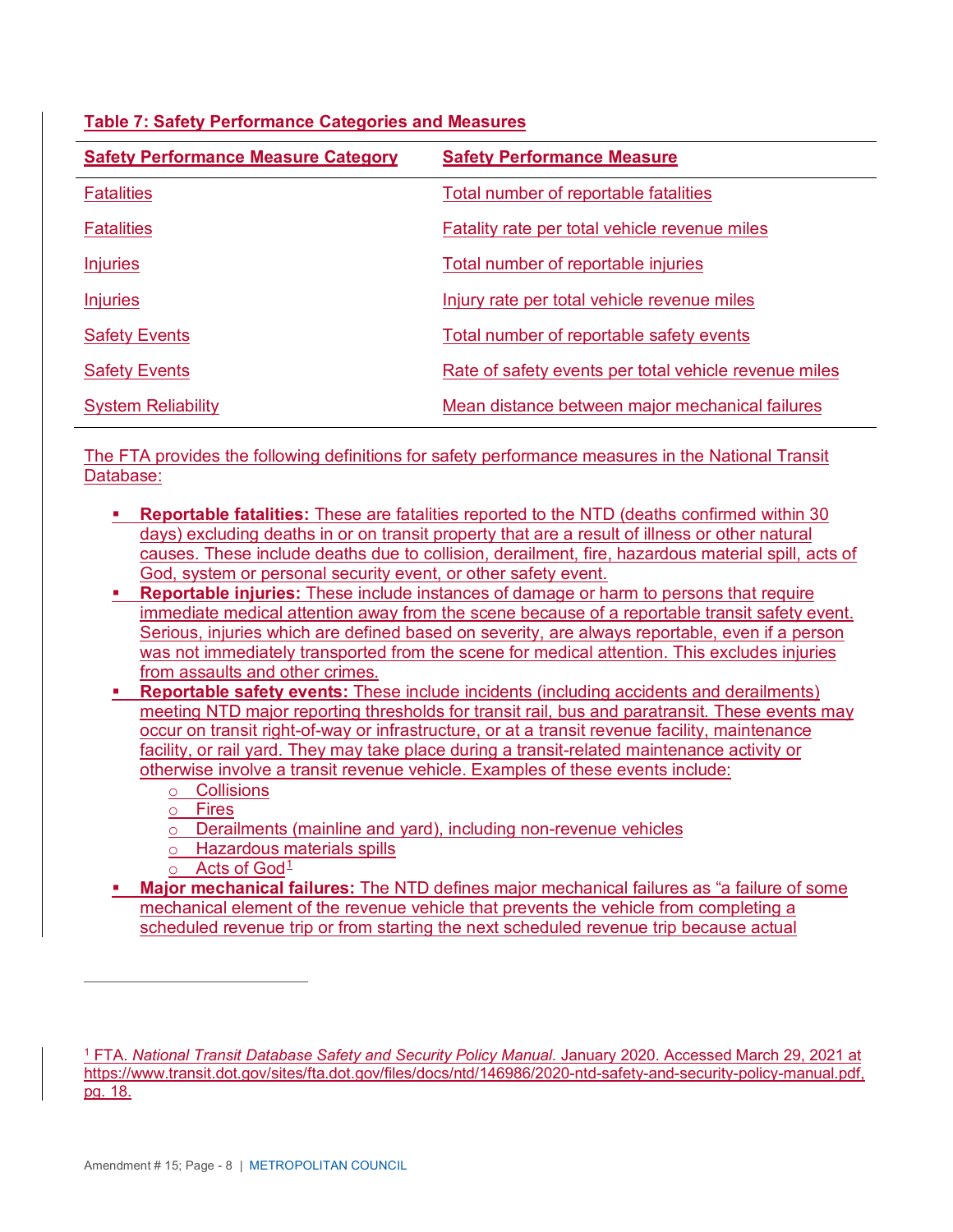movement is limited or because of safety concerns. Examples of major mechanical failures include breakdowns of brakes, doors, engine cooling systems, steering, axles and suspension.

#### *Targets Overview*

The Federal Transit Administration has requirements and provides some guidance for transit providers in setting their Safety Performance Targets (SPTs). Transit agencies are required to set SPTs by mode. Agencies are allowed to set targets for mode categories as broad as "fixed-route bus," "non-fixed-route bus," and "rail" when setting SPTs. Each of these mode categories corresponds to the variety of modes reported to the NTD.

Transit agencies are required to set targets for total number of incidents and rates of incidents. When establishing SPTs for total numbers of incidents, transit providers may consider the total number of incidents they expect to experience per year as they define it. They may choose calendar, fiscal or NTD reporting year. When defining rates for SPTs, agencies may base rates on per vehicle revenue mile, or any multiple thereof, such as per 100,000 or million vehicle revenue miles.

When establishing SPTs, transit providers may choose to set aspirational SPTs or targets that represent improvement over current safety performance levels, among other options. To the extent possible, the FTA recommends that transit providers set realistic SPTs that consider relevant safety goals and objectives. While transit providers may select SPTs that reflect an improvement in safety performance, they do not necessarily have to do so and could focus on maintaining current safety performance.

Transit providers are not required to report their SPTs to the FTA at this time, however, the FTA will ensure that transit agencies comply with the PTASP regulation by reviewing safety plans through the existing Triennial Reviews and State Management Reviews. The FTA has not established and does not impose penalties for transit providers that do not meet the SPTs they set.

# **MPO Responsibilities**

The PTASP rule requires that transit provider make their SPTs available to states and MPOs. These providers must also coordinate with states and MPOs as the MPO sets the regional transit safety performance targets. MPOs must incorporate regional transit SPTs into their planning process and documents, as is required for targets for all federal performance areas. In general, the Metropolitan Council can consider how the projects and programs it selects to receive federal funding improve transit safety outcomes. The Metropolitan Council would also have to incorporate regional transit safety performance targets into the Transportation Policy Plan. The Metropolitan Council would also have to incorporate the regional TSPs into the Transportation Improvement Program and "to the maximum extent practicable, provide a description of the anticipated effect of the TIP toward achieving the performance targets identified in the metropolitan transportation plan", with the intent of linking investment priorities to regional transit safety performance targets.

# **Regional Transit Agency Safety Targets**

#### *Metro Transit*

Metro Transit monitor performance and sets federally required targets for rail and fixed-route bus service. The Strategic Initiatives department of Metro Transit works with data collected from many sources to identify significant risk factors and trends in accidents and injuries, leading to informed recommendations for accident reduction programs and more efficient use of limited resources.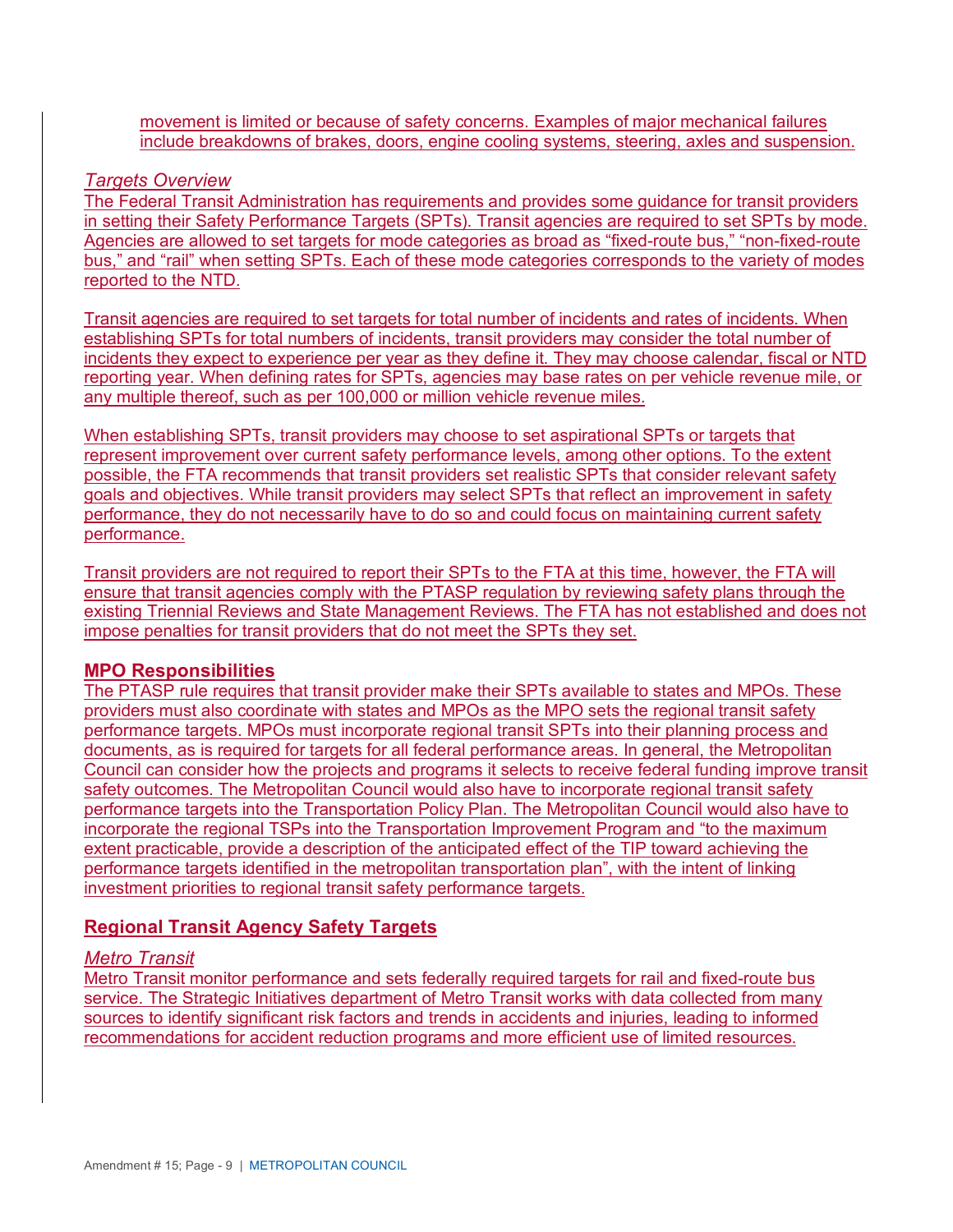# **Table 8 - Metro Transit Bus and Light Rail Safety Performance Targets**

| <b>Performance Target</b>                                             | <b>Bus</b>                 | <b>Light Rail</b>          |
|-----------------------------------------------------------------------|----------------------------|----------------------------|
| <b>Collisions</b>                                                     | 3.8 per 100k Vehicle Miles | 0.6 per 100k Vehicle Miles |
| <b>Annual Fatalities from Vehicle Operations</b>                      | 0 per 100k Vehicle Miles   | 0 per 100k Vehicle Miles   |
| <b>Annual Injuries from Vehicle Operations</b>                        | 175 per Calendar Year      | 145 per Calendar Year      |
| System Reliability - Vehicle mean distance<br>between failures (MDBF) | 7,731 miles MDBF           | 25,000 miles MDBF          |

# *Metropolitan Transportation Services Contracted Services*

The Metropolitan Council's Metropolitan Transportation Services Contracted Services arrived at their transit safety performance targets in the development of their Agency Safety Plan. Safety performance targets are based on past performance of each mode that MTS Contracted Service operates.

# **Table9 - Metropolitan Transportation Services Fixed-Route, Demand Response, and Vanpool Safety Performance Targets**

| <b>Performance Target</b>                                              | <b>Fixed-Route</b> | <b>Demand Response</b> | <b>Vanpool</b> |
|------------------------------------------------------------------------|--------------------|------------------------|----------------|
| <b>Estimated Annual Vehicle Revenue Miles (VRM)</b><br><u>(2021)</u>   | 3,400,000          | 26,000,000             | 895,000        |
| <b>Annual Fatalities</b>                                               | <u>0</u>           | <u>0</u>               | <u>0</u>       |
| Fatalities per 100k VRM                                                | <u>0</u>           | <u>0</u>               | <u>0</u>       |
| <b>Annual Injuries</b>                                                 | <u>3</u>           | 50                     | <u>0</u>       |
| Injuries per 100k VRM                                                  | 0.097              | 0.19                   | <u>0</u>       |
| <b>Annual Safety Events</b>                                            | 50                 | 45                     | <u>0</u>       |
| Safety Events per 100k VRM                                             | 1.47               | 0.17                   | <u>0</u>       |
| <b>Annual Major Mechanical Failures</b>                                | <u>130</u>         | 450                    | <u>0</u>       |
| System Reliability - Miles Between Major<br><b>Mechanical Failures</b> | 26,154             | 57,777                 | <u>0</u>       |

# *Minnesota Valley Transit Authority*

MVTA's transit safety performance targets are based on the five-year average of performance metrics submitted to the National Transit Database. Performance metrics that formed the base line for the agency's performance metrics were gathered from annual reports submitted between 2015 and 2019.